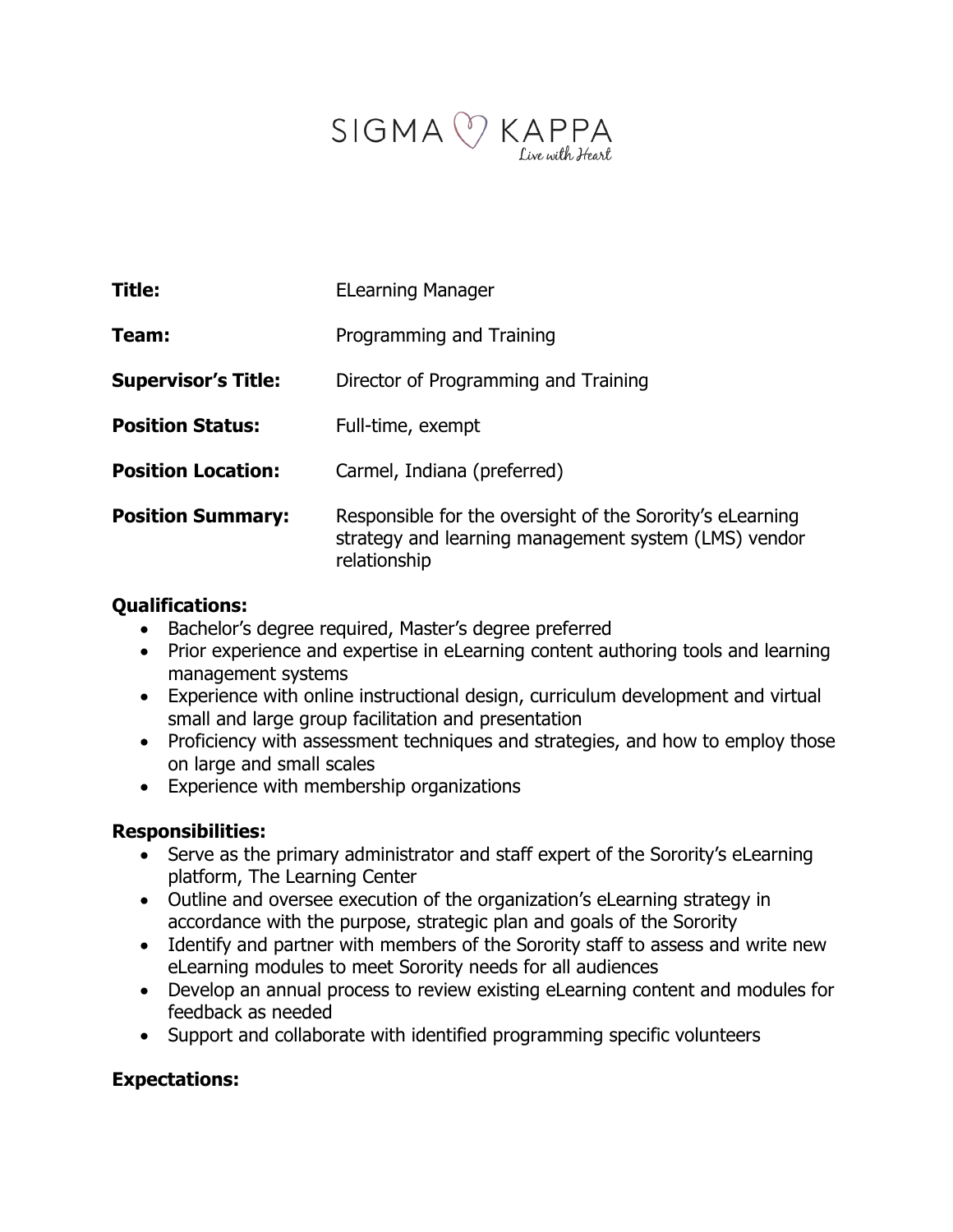- Consistently demonstrate through words, actions and interactions, alignment with the Sorority's values and strategic direction, and commitment to diversity, equity access and inclusion, focusing on the success of the Sorority.
- Promote the ongoing development of a service rapport with chapters, local and national volunteers and all members of the Sorority.
- Represent Sigma Kappa within related professional organizations as approved by the executive director.
- Assist with preparations for national meetings as assigned, and travel to meetings to provide on-site staff support.
- Demonstrate a positive, problem-solving mindset and a spirit of teamwork and cooperation.
- Demonstrated project management experience.
- Maintain positive public relations within the Sorority, among all Sorority entities, in contact with other membership groups, university officials, vendors, and others.
- Maintain and develop materials and procedure notebooks as appropriate to the position.
- Perform other duties as may be prescribed by the executive director, senior director of programming strategy, or director of programming and training of Sigma Kappa Sorority.

# **Technical/Computer Skills:**

- Ability to effectively use email (MS Outlook) and MS Office software programs as necessary.
- Ability and willingness to effectively use other job-related technology tools.

## **Physical Demands:**

- Ability to stand under 1/3 of the time.
- Ability to walk under 1/3 of the time.
- Ability to sit over 2/3 of the time.
- Ability to talk or hear from 1/3 to 2/3 of the time.
- Ability to lift 20 lbs. under 1/3 of the time.

### **Work Environment:**

- The work environment is that of a fast-paced office with minimal to high noise levels and moderate temperatures.
- This position requires working independently as well as part of a team.
- This position requires verbal and face-to-face contact with others on a daily basis.
- Frequent use of a computer, general office equipment, and/or personal device (e.g., cell phone, tablet) is necessary.
- The position requires client information be maintained appropriately confidential.